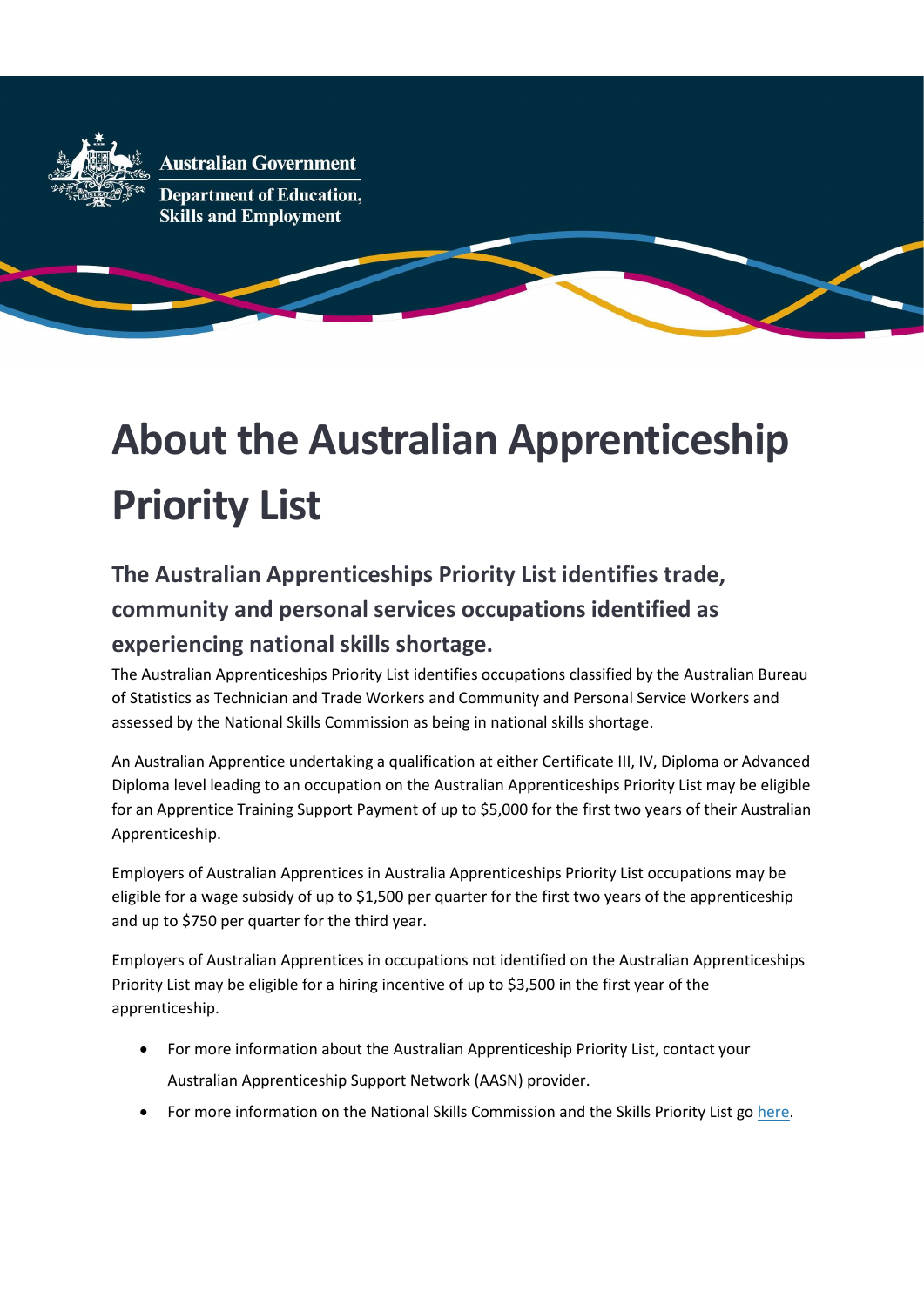#### QUESTIONS AND ANSWERS

#### How have the occupations on the Australian Apprenticeships Priority List been selected?

- The occupations on the Australian Apprenticeships Priority List meet the following criteria:
	- o assessed by the National Skills Commission as being in shortage; and
	- o classified by the Australian Bureau of Statistics Australian and New Zealand Standard Classification of Occupations (ANZSCO) as either Technicians and Trades Workers (ANZSCO Major Group 3) or Community and Personal Service Workers (ANZSCO Major Group 4).
- These criteria were applied as they identify occupations with a labour market need and those most likely to involve an Australian Apprenticeship entry pathway.

#### How does the Australian Apprenticeships Priority List differ from the previous National Skills Needs List for Australian Apprenticeships?

- There is significant overlap between the Australian Apprenticeships Priority List and the previous lists that targeted funding under the Australian Apprenticeships Incentives Program.
- The Australian Apprenticeships Priority List targets funding under the new Australian Apprenticeships Incentive System and replaces the former National Skills Needs List, the Priority Occupations List and the Additional Identified Skills Shortage list.
- The Australian Apprenticeship Priority List will be updated annually. The National Skills Needs List was last updated in 2011.

## Were stakeholder submissions to the Review of the National Skills Needs List considered in the development of the Australian Apprenticeships Priority List?

- Yes, the Australian Apprenticeships Priority List is based on the Skills Priority List published by the National Skills Commission in June 2021.
- Stakeholder input to the Review of the National Skills Needs List was considered by the National Skills Commission in the development of the Skills Priority List.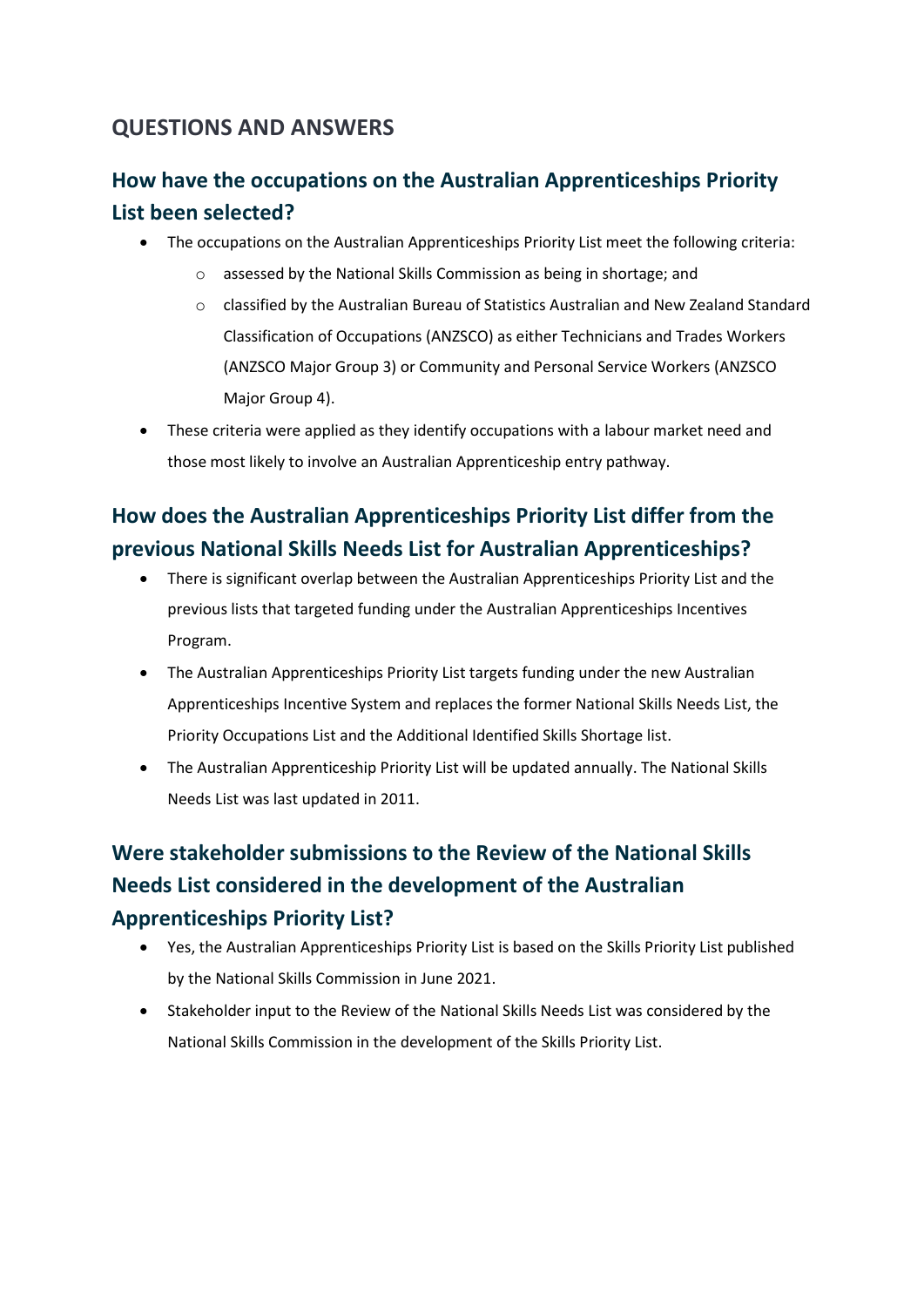## Why does the Australian Apprenticeships Priority List rely on the work of the National Skills Commission?

- The National Skills Commission has primary responsibility for identifying occupations in national skills shortage, along with potential future demand across the Australian labour market.
- The Australian Government recognises the need for reliable and consistent skills shortage analysis to support the development of policy and programs nationally. Basing the new Apprenticeships Priority List on the work of the National Skills Commission is part of the Government's commitment to alignment in national skills forecasting.

#### How often will the Australian Apprenticeships Priority List be updated?

- The inaugural Australian Apprenticeships Priority List is based on the Skills Priority List published by the National Skills Commission in June 2021.
- The list will be updated annually in line with updates to the Skills Priority List published annually by the National Skills Commission.

### How does the Australian Apprenticeships Priority List align with the Skills Priority List published by the National Skills Commission?

The inaugural Australian Apprenticeships Priority List is based on the Skills Priority List published by the National Skills Commission in June 2021. From 2023, the Australian Apprenticeships Priority List will be updated annually to more closely align with annual updates of the Skills Priority List published by the National Skills Commission.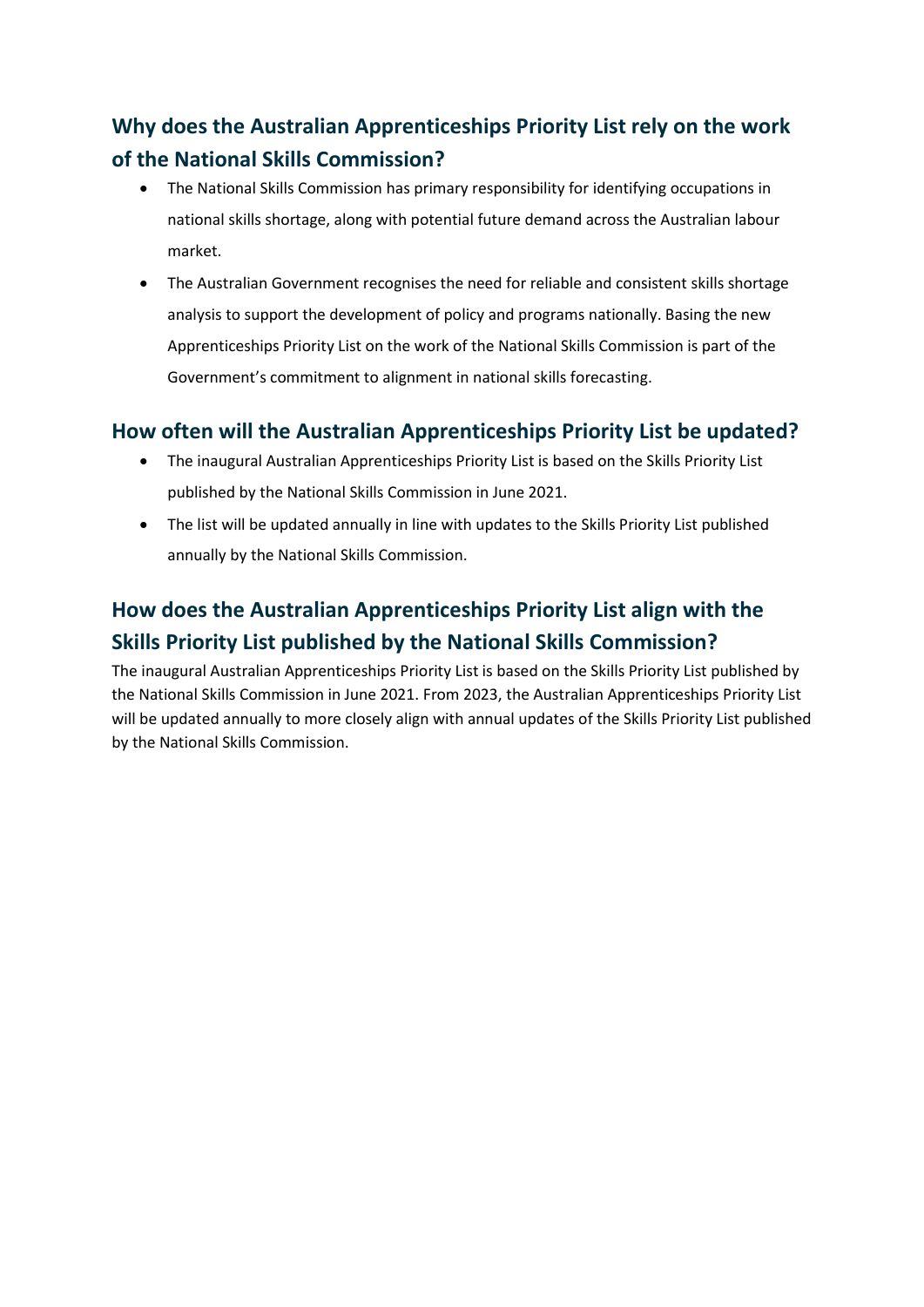#### Australian Apprenticeships Priority List

- Aged or Disabled Carer
- Agricultural Technician
- Airconditioning and Mechanical Services Plumber
- Airconditioning and Refrigeration Mechanic
- Aircraft Maintenance Engineer (Avionics)
- Aircraft Maintenance Engineer (Mechanical)
- Aircraft Maintenance Engineer (Structures)
- **Arborist**
- Automotive Electrician
- Baker
- Bricklayer
- Butcher or Smallgoods Maker
- Cabinetmaker
- Cabler (Data and Telecommunications)
- **Carpenter**
- Carpenter and Joiner
- Chef
- Child Care Worker
- Civil Engineering Draftsperson
- Civil Engineering Technician
- Cook
- Dental Assistant
- Diesel Motor Mechanic
- Diversional Therapist
- Drainer
- Electrical Engineering Draftsperson
- Electrical Engineering Technician
- Electrical Lines worker
- Electrician (General)
- Electrician (Special Class)
- Enrolled Nurse
- **Farrier**
- Fibrous Plasterer
- Fitter (General)
- Fitter and Turner
- Fitter-Welder
- Floor Finisher
- Furniture Finisher
- **Gasfitter**
- **Glazier**
- Greenkeeper
- Hairdresser
- Joiner
- Landscape Gardener
- **Locksmith**
- Meat Inspector
- Metal Casting Trades Worker
- Metal Fabricator
- Metal Machinist (First Class)
- Motor Mechanic (General)